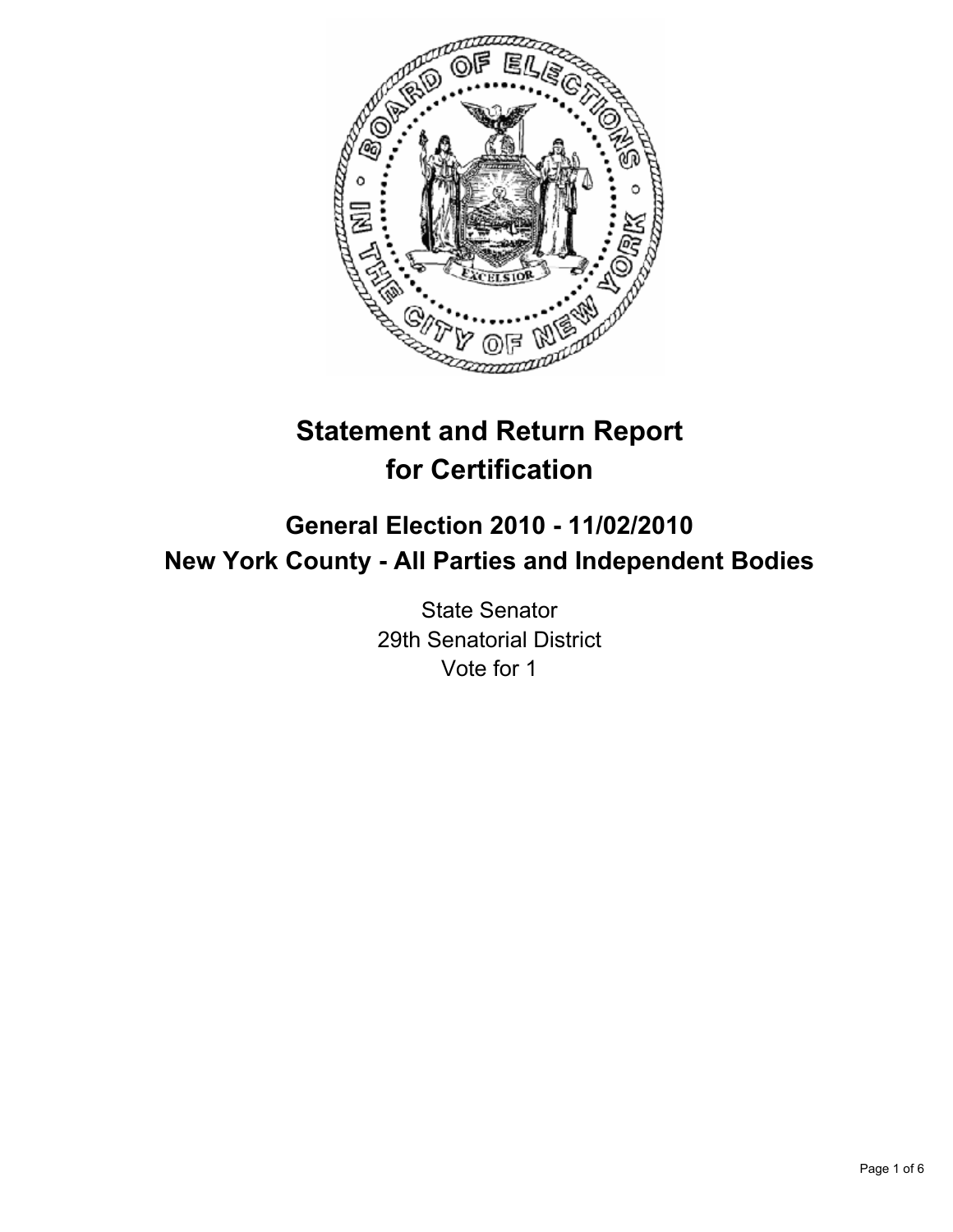

# **Assembly District 66**

| PUBLIC COUNTER                    | 25,335                  |
|-----------------------------------|-------------------------|
| <b>EMERGENCY</b>                  | 7                       |
| ABSENTEE/MILITARY                 | 839                     |
| <b>AFFIDAVIT</b>                  | 791                     |
| <b>Total Ballots</b>              | 27,548                  |
| THOMAS K DUANE (DEMOCRATIC)       | 18,953                  |
| JOSEPH A MENDOLA (REPUBLICAN)     | 3,130                   |
| THOMAS K DUANE (WORKING FAMILIES) | 3,198                   |
| ANYONE ELSE (WRITE-IN)            | 1                       |
| EDWARD KOCH (WRITE-IN)            | 1                       |
| ELIZABETH GERGES (WRITE-IN)       | 1                       |
| ELLIOT JOHNSON (WRITE-IN)         | 1                       |
| FULL PUBLIC FUNDING (WRITE-IN)    | 1                       |
| J. NICHOLAS TAJI (WRITE-IN)       | 1                       |
| JULIA WILLIBRAND (WRITE-IN)       | $\mathbf{1}$            |
| LEWIS LEPHOM (WRITE-IN)           | 1                       |
| LINE 2 NA (WRITE-IN)              | 1                       |
| MAUREEN MCGOVERN (WRITE-IN)       | $\overline{\mathbf{c}}$ |
| NICK TAYLOR (WRITE-IN)            | 1                       |
| NO NAME (WRITE-IN)                | 1                       |
| NO ONE (WRITE-IN)                 | $\mathbf{1}$            |
| NOBODY (WRITE-IN)                 | 1                       |
| NONE (WRITE-IN)                   | 3                       |
| NONE OF THE ABOVE (WRITE-IN)      | 1                       |
| PETER PARKER (WRITE-IN)           | 1                       |
| ROGER MAN (WRITE-IN)              | 1                       |
| SANTA CLAUS (WRITE-IN)            | 1                       |
| ST VH REPLACEMENT (WRITE-IN)      | 1                       |
| VOID (WRITE-IN)                   | 1                       |
| YETTA KUNIAND (WRITE-IN)          | 1                       |
| YETTA KURLAND (WRITE-IN)          | 6                       |
| YETTE KUARLAM (WRITE-IN)          | 1                       |
| YVETTA KURLAND (WRITE-IN)         | 1                       |
| <b>Total Votes</b>                | 25,314                  |
| Unrecorded                        | 2,234                   |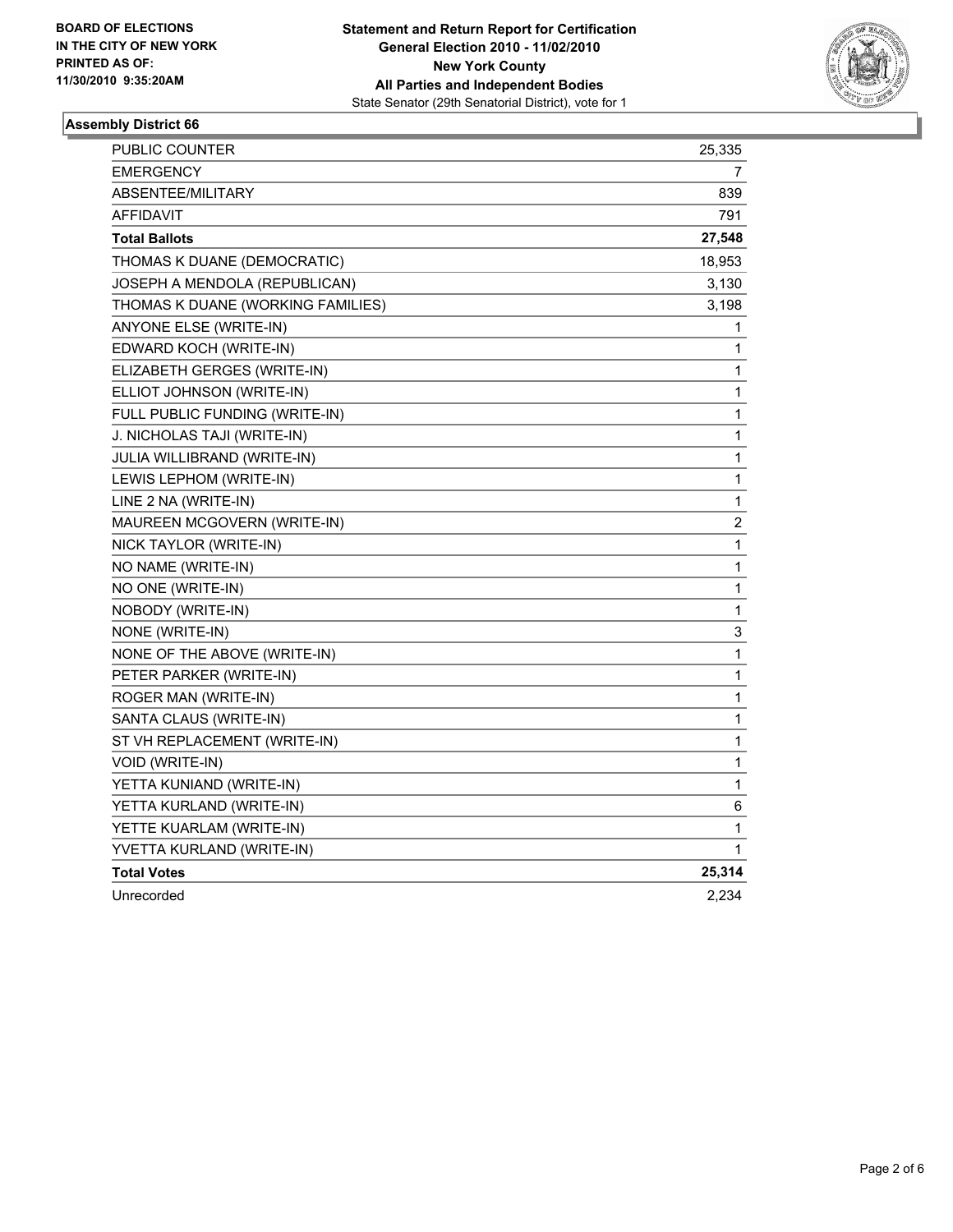

# **Assembly District 67**

| <b>PUBLIC COUNTER</b>                 | 25,352 |
|---------------------------------------|--------|
| <b>EMERGENCY</b>                      | 36     |
| <b>ABSENTEE/MILITARY</b>              | 732    |
| <b>AFFIDAVIT</b>                      | 709    |
| <b>Total Ballots</b>                  | 27,235 |
| THOMAS K DUANE (DEMOCRATIC)           | 18,192 |
| JOSEPH A MENDOLA (REPUBLICAN)         | 4,239  |
| THOMAS K DUANE (WORKING FAMILIES)     | 1,994  |
| CLAY DAVIS (WRITE-IN)                 | 1      |
| HANS FLESS (WRITE-IN)                 | 1      |
| KAREN TRAVERS (WRITE-IN)              | 1      |
| MITT ROMNI (WRITE-IN)                 | 1      |
| NO NAME (WRITE-IN)                    | 3      |
| NO ONE (WRITE-IN)                     | 1      |
| SHARON ENGLE (WRITE-IN)               | 1      |
| STEPPINWOLF MOI RIGA CIRCE (WRITE-IN) | 1      |
| STEVEN ISREAEL (WRITE-IN)             | 1      |
| VOID (WRITE-IN)                       | 1      |
| <b>Total Votes</b>                    | 24,437 |
| Unrecorded                            | 2,798  |

**Assembly District 74**

| <b>PUBLIC COUNTER</b>             | 12,723 |
|-----------------------------------|--------|
| <b>EMERGENCY</b>                  | 0      |
| ABSENTEE/MILITARY                 | 356    |
| <b>AFFIDAVIT</b>                  | 245    |
| <b>Total Ballots</b>              | 13,474 |
| THOMAS K DUANE (DEMOCRATIC)       | 8,614  |
| JOSEPH A MENDOLA (REPUBLICAN)     | 2,153  |
| THOMAS K DUANE (WORKING FAMILIES) | 1,506  |
| CAROLYN CONABOY (WRITE-IN)        | 1      |
| KIRBY F PAYNE (WRITE-IN)          | 1      |
| MICHAEL SOLOMON (WRITE-IN)        | 1      |
| MICKEY MOUSE (WRITE-IN)           | 1      |
| N/A (WRITE-IN)                    | 1      |
| NO (WRITE-IN)                     | 1      |
| NO NAME (WRITE-IN)                | 1      |
| NONE OF THE ABOVE (WRITE-IN)      | 1      |
| TOM THOMSIAN (WRITE-IN)           | 1      |
| WARREN BUFFETT (WRITE-IN)         | 1      |
| <b>Total Votes</b>                | 12,283 |
| Unrecorded                        | 1,191  |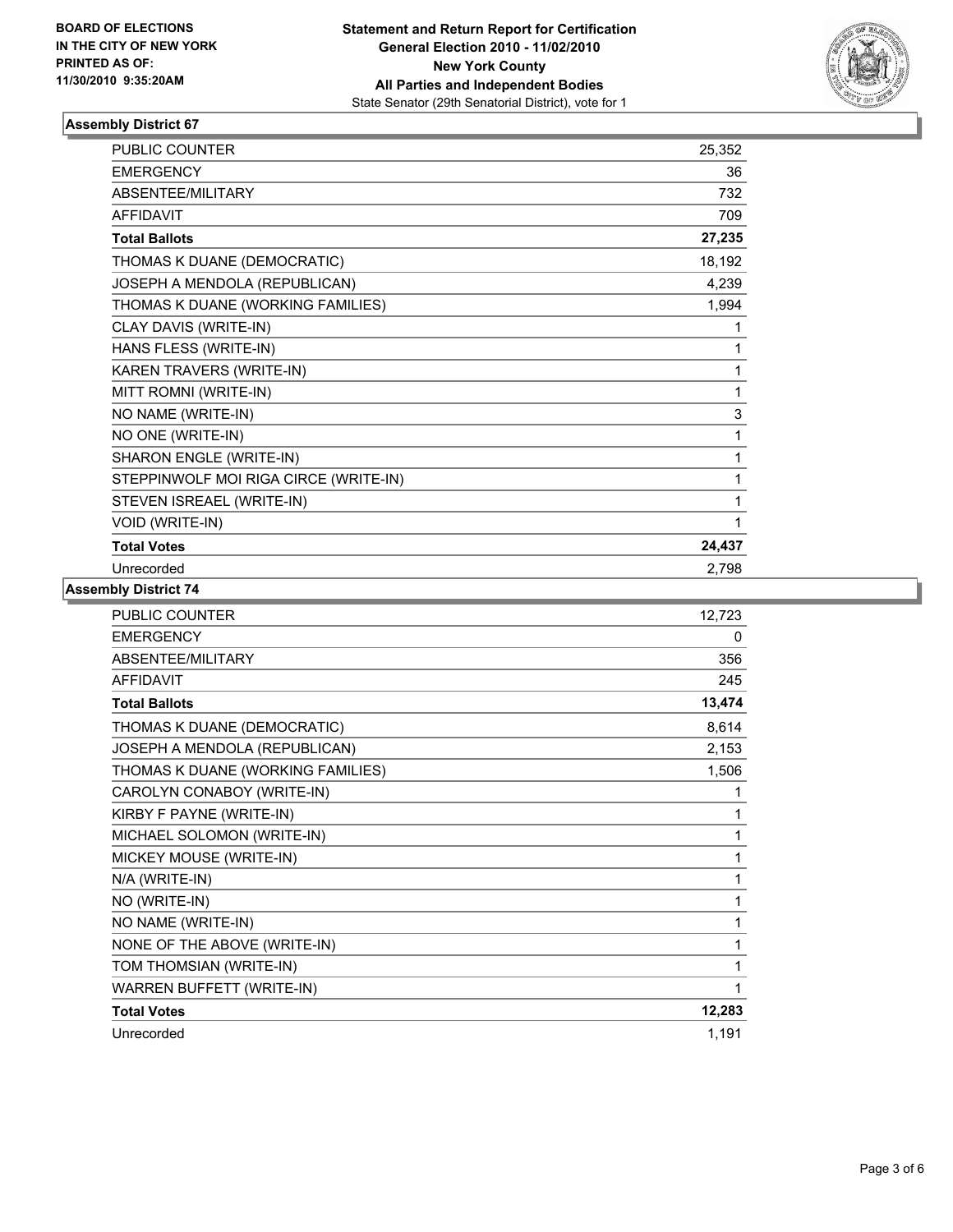

# **Assembly District 75**

| PUBLIC COUNTER                    | 22,627         |
|-----------------------------------|----------------|
| <b>EMERGENCY</b>                  | 70             |
| ABSENTEE/MILITARY                 | 671            |
| <b>AFFIDAVIT</b>                  | 614            |
| <b>Total Ballots</b>              | 24,308         |
| THOMAS K DUANE (DEMOCRATIC)       | 16,709         |
| JOSEPH A MENDOLA (REPUBLICAN)     | 2,953          |
| THOMAS K DUANE (WORKING FAMILIES) | 2,479          |
| BUSTER THE GUINEA PIG (WRITE-IN)  | 1              |
| CARLA NORDSTROM (WRITE-IN)        | 1              |
| <b>GREGG ZUKOWSKI (WRITE-IN)</b>  | 1              |
| JIMMY MCMILLAN (WRITE-IN)         | $\mathbf{1}$   |
| JOE CAMEL (WRITE-IN)              | 1              |
| JOHN DOE (WRITE-IN)               | 1              |
| LARRY MONTY (WRITE-IN)            | $\mathbf{1}$   |
| MATTHEW LEADER (WRITE-IN)         | 1              |
| NO NAME (WRITE-IN)                | $\overline{2}$ |
| NONE (WRITE-IN)                   | 1              |
| RONALD DESOOZA (WRITE-IN)         | $\mathbf{1}$   |
| SAL SEGUNA (WRITE-IN)             | $\mathbf{1}$   |
| SELF (WRITE-IN)                   | 1              |
| SUE POMERANTZ (WRITE-IN)          | 1              |
| VOID (WRITE-IN)                   | $\overline{2}$ |
| WESLEY W. WESTENBERG (WRITE-IN)   | $\mathbf{1}$   |
| YETTA KYRLAND (WRITE-IN)          | 1              |
| <b>Total Votes</b>                | 22,160         |
| Unrecorded                        | 2,148          |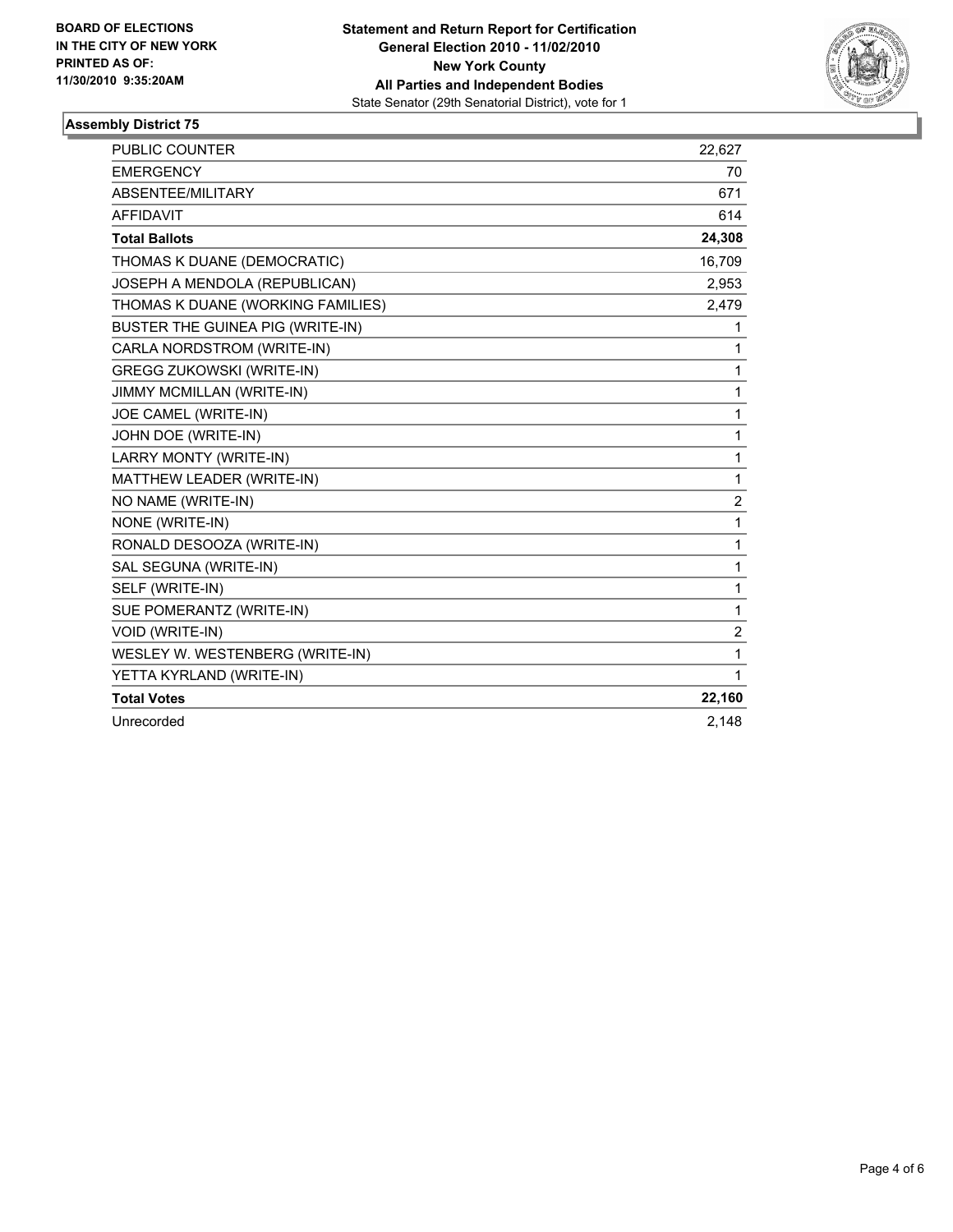

#### **Total for State Senator (29th Senatorial District) - New York County**

| PUBLIC COUNTER                    | 86,037         |
|-----------------------------------|----------------|
| EMERGENCY                         | 113.           |
| ABSENTEE/MILITARY                 | 2,598          |
| <b>AFFIDAVIT</b>                  | 2,359          |
| <b>Total Ballots</b>              | 92,565         |
| THOMAS K DUANE (DEMOCRATIC)       | 62,468         |
| JOSEPH A MENDOLA (REPUBLICAN)     | 12,475         |
| THOMAS K DUANE (WORKING FAMILIES) | 9,177          |
| ANYONE ELSE (WRITE-IN)            | 1              |
| BUSTER THE GUINEA PIG (WRITE-IN)  | 1              |
| CARLA NORDSTROM (WRITE-IN)        | 1              |
| CAROLYN CONABOY (WRITE-IN)        | 1              |
| CLAY DAVIS (WRITE-IN)             | 1              |
| EDWARD KOCH (WRITE-IN)            | 1              |
| ELIZABETH GERGES (WRITE-IN)       | 1              |
| ELLIOT JOHNSON (WRITE-IN)         | $\mathbf{1}$   |
| FULL PUBLIC FUNDING (WRITE-IN)    | 1              |
| GREGG ZUKOWSKI (WRITE-IN)         | 1              |
| HANS FLESS (WRITE-IN)             | 1              |
| J. NICHOLAS TAJI (WRITE-IN)       | 1              |
| JIMMY MCMILLAN (WRITE-IN)         | 1              |
| JOE CAMEL (WRITE-IN)              | $\mathbf{1}$   |
| JOHN DOE (WRITE-IN)               | 1              |
| JULIA WILLIBRAND (WRITE-IN)       | 1              |
| KAREN TRAVERS (WRITE-IN)          | 1              |
| KIRBY F PAYNE (WRITE-IN)          | 1              |
| LARRY MONTY (WRITE-IN)            | 1              |
| LEWIS LEPHOM (WRITE-IN)           | $\mathbf{1}$   |
| LINE 2 NA (WRITE-IN)              | 1              |
| MATTHEW LEADER (WRITE-IN)         | 1              |
| MAUREEN MCGOVERN (WRITE-IN)       | $\overline{a}$ |
| MICHAEL SOLOMON (WRITE-IN)        | 1              |
| MICKEY MOUSE (WRITE-IN)           | 1              |
| MITT ROMNI (WRITE-IN)             | 1              |
| N/A (WRITE-IN)                    | 1              |
| NICK TAYLOR (WRITE-IN)            | 1              |
| NO (WRITE-IN)                     | 1              |
| NO NAME (WRITE-IN)                | 7              |
| NO ONE (WRITE-IN)                 | 2              |
| NOBODY (WRITE-IN)                 | 1              |
| NONE (WRITE-IN)                   | 4              |
| NONE OF THE ABOVE (WRITE-IN)      | 2              |
| PETER PARKER (WRITE-IN)           | 1              |
| ROGER MAN (WRITE-IN)              | 1              |
| RONALD DESOOZA (WRITE-IN)         | 1              |
| SAL SEGUNA (WRITE-IN)             | 1              |